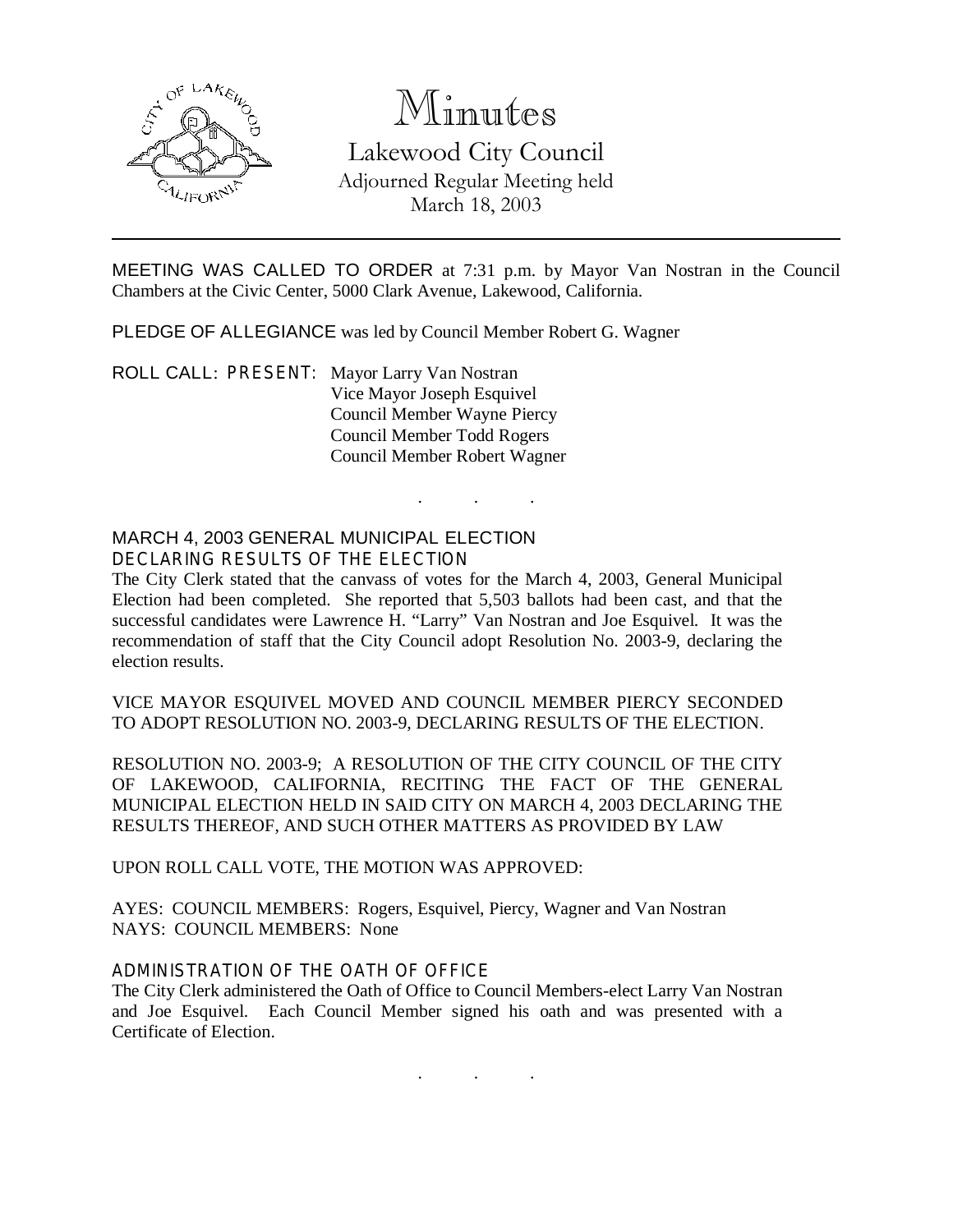City Council Minutes March 18, 2003 Page 2

ORAL COMMUNICATIONS: None

## CLOSED SESSION:

## CONFERENCE WITH LEGAL COUNSEL - EXISTING LITIGATION

Mayor Van Nostran announced that based on the confidential written report of the City Attorney, the City Council would recess to a closed session to confer with or receive advice from its legal counsel pursuant to Section 54956.9 of the Government Code pertaining to the case of Shell Chemical Company v. the County of Los Angeles, et al.

. . .

At 8:04 p.m., the meeting was reconvened. Mayor Van Nostran announced that the City Council had met in closed session to receive facts and consider circumstances pertaining to existing litigation in the case of Shell Chemical Company v. the County of Los Angeles, et al., and had given instructions to its attorneys pertaining to this matter.

. . .

#### ADJOURNMENT

There being no further business to be brought before the City Council, Mayor Van Nostran adjourned the meeting at 8:05 p.m.

Respectfully submitted,

Denise R. Hayward, CMC City Clerk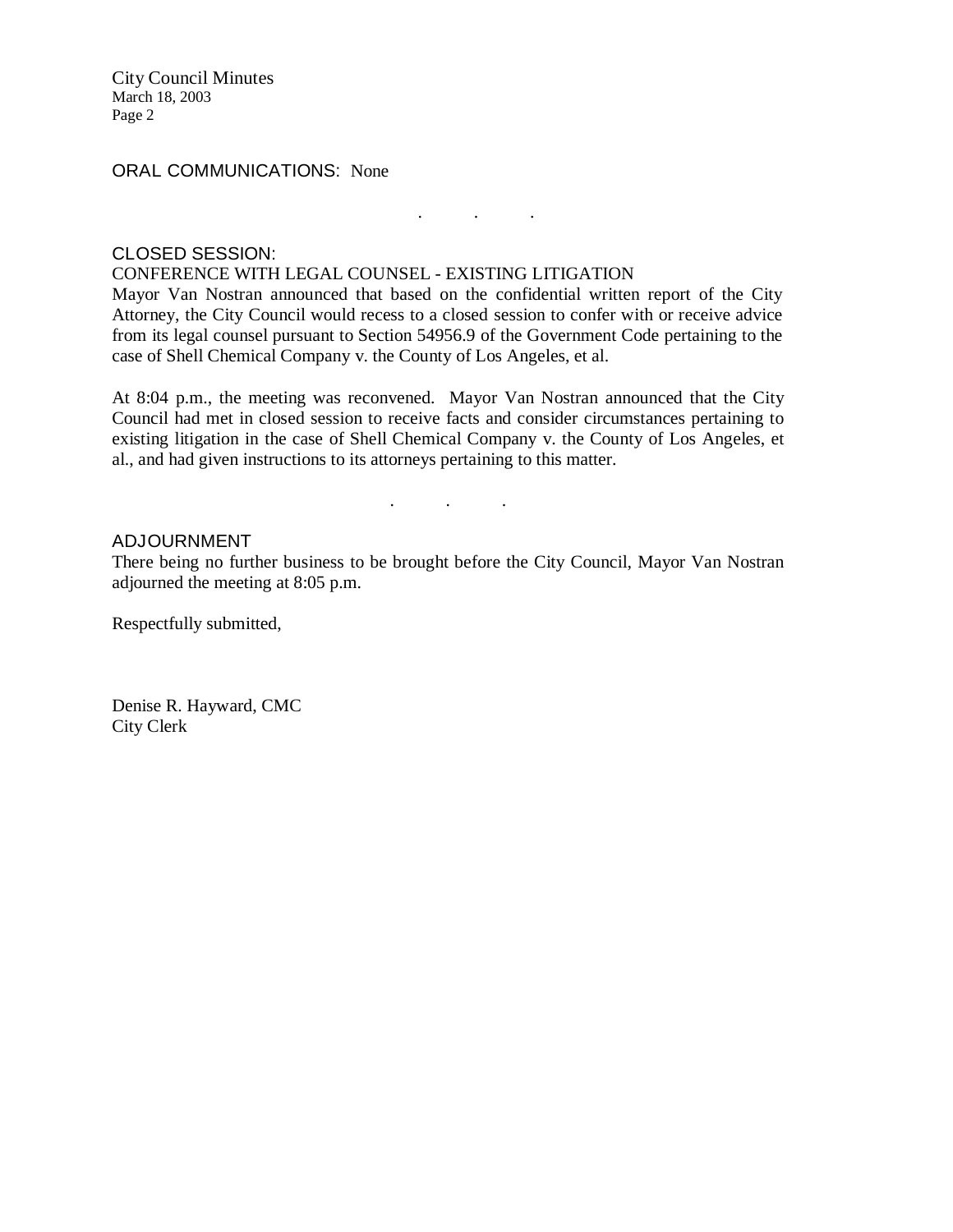I, Denise R. Hayward, City Clerk of the City of Lakewood, County of Los Angeles, State of California, do hereby certify that <sup>I</sup> have canvassed the returns of the regular municipal election held in said City on the 4th day of March, 2003, and find that the number of votes given at each precinct and the number of votes given in the City to persons voted for the Office of Member of the City Council for which said persons were candidates were as follows:

| <b>County Precincts</b>   | 1/7/30 | 3/8/9 | 4/10/82 | 12/13/85        | 15/16/21 | 19/23/27/28 | 20/25 | 31/32 | 34/37/112 |
|---------------------------|--------|-------|---------|-----------------|----------|-------------|-------|-------|-----------|
| <b>Lakewood Precincts</b> |        | 3     | 4       | 12 <sub>2</sub> | 15       | 19          | 20    | 31    | 34        |
| <b>Registered Voters</b>  | 2380   | 2190  | 2225    | 1978            | 2027     | 2730        | 1610  | 1401  | 1691      |
| Voter turnout             | 8%     | 8%    | 9%      | 10%             | 8%       | 12%         | 7%    | 6%    | 7%        |
| <b>Ballots cast</b>       | 186    | 181   | 197     | 191             | 170      | 314         | 119   | 89    | 126       |
| <b>Marty Schuster</b>     | 49     | 65    | 79      | 48              | 53       | 118         | 32    | 25    | 28        |
| Jerry Cleveland           | 52     | 77    | 74      | 40              | 49       | 78          | 33    | 19    | 22        |
| Joe Esquivel              | 114    | 89    | 103     | 137             | 122      | 195         | 82    | 65    | 93        |
| Larry Van Nostran         | 136    | 102   | 111     | 139             | 92       | 182         | 76    | 66    | 89        |
| <b>Total Votes</b>        | 351    | 333   | 367     | 364             | 316      | 573         | 223   | 175   | 232       |

EXHIBIT A"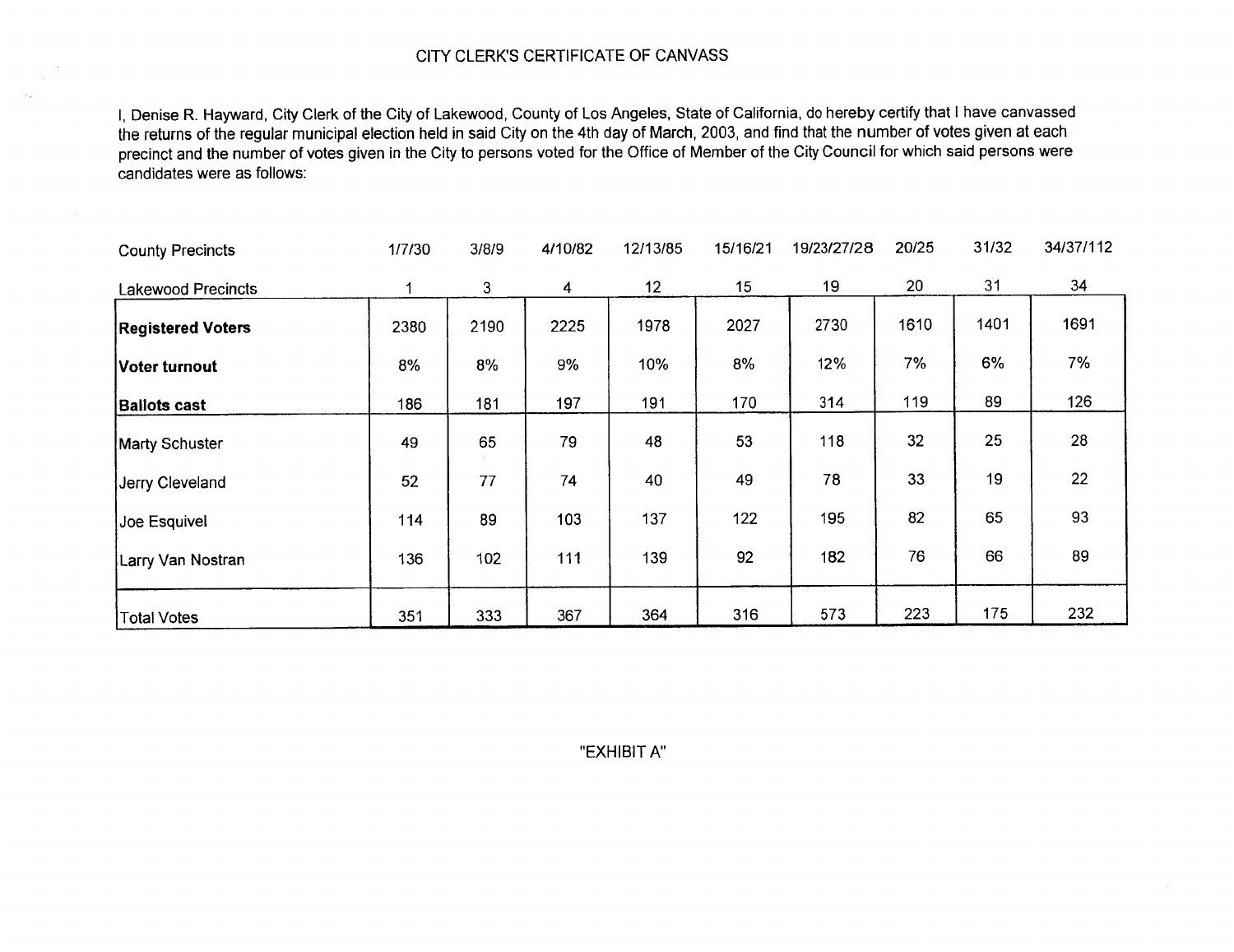| <b>County Precincts</b>   | 35/38 | 40/45/46 | 42/43 | 48/50 | 52/53/54/55 | 57/59 | 60/67/69 | 62/64/66 | 70/72/73/91 |
|---------------------------|-------|----------|-------|-------|-------------|-------|----------|----------|-------------|
| <b>Lakewood Precincts</b> | 35    | 40       | 42    | 48    | 52          | 57    | 60       | 62       | 70          |
| <b>Registered Voters</b>  | 1569  | 2363     | 1592  | 1412  | 2658        | 1339  | 2094     | 2292     | 3009        |
| Voter turnout             | 7%    | 8%       | 11%   | 13%   | 9%          | 8%    | 10%      | 9%       | 4%          |
| <b>Ballots cast</b>       | 117   | 194      | 171   | 183   | 236         | 111   | 209      | 197      | 116         |
| Marty Schuster            | 26    | 54       | 50    | 55    | 103         | 55    | 74       | 71       | 30          |
| Jerry Cleveland           | 19    | 22       | 34    | 40    | 47          | 33    | 56       | 34       | 38          |
| Joe Esquivel              | 84    | 158      | 123   | 141   | 145         | 55    | 128      | 131      | 77          |
| Larry Van Nostran         | 81    | 127      | 105   | 110   | 126         | 56    | 124      | 125      | 67          |
| Total Votes               | 210   | 361      | 312   | 346   | 421         | 199   | 382      | 361      | 212         |

 $\mathcal{L}^{\text{max}}$